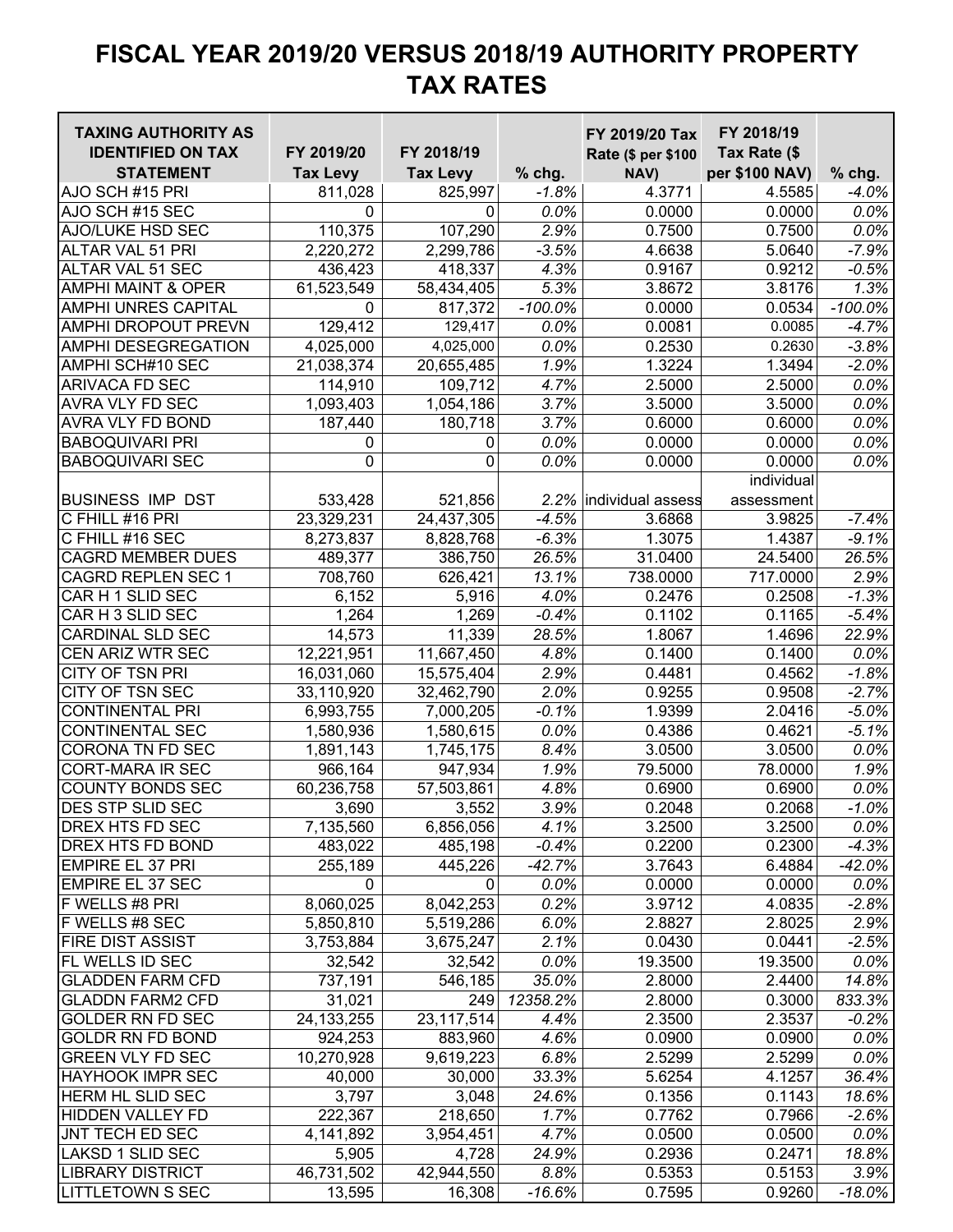| <b>TAXING AUTHORITY AS</b><br><b>IDENTIFIED ON TAX</b><br><b>STATEMENT</b> | FY 2019/20<br><b>Tax Levy</b> | FY 2018/19<br><b>Tax Levy</b> | $%$ chg. | FY 2019/20 Tax<br>Rate (\$ per \$100<br>NAV) | FY 2018/19<br>Tax Rate (\$<br>per \$100 NAV) | $%$ chg. |
|----------------------------------------------------------------------------|-------------------------------|-------------------------------|----------|----------------------------------------------|----------------------------------------------|----------|
| <b>LONGV 1 SLID SEC</b>                                                    | 6.680                         | 6.420                         | $4.0\%$  | 0.2566                                       | 0.2595                                       | $-1.1%$  |
| <b>LONGV 2 SLID SEC</b>                                                    | 7,736                         | 5,952                         | $30.0\%$ | 0.2531                                       | 0.2048                                       | 23.6%    |
| MAN G B SLID SEC                                                           | 5,272                         | 5,076                         | 3.9%     | 0.2365                                       | 0.2392                                       | $-1.1%$  |
| MAN G C SLID SEC                                                           | 8,611                         | 8,280                         | 4.0%     | 0.3188                                       | 0.3230                                       | $-1.3%$  |
| <b>MARANA DOM WATER</b>                                                    | 25,002                        | 25,000                        | $0.0\%$  | 0.3604                                       | 0.3675                                       | $-1.9%$  |
| MARANA DST#6 PRI                                                           | 35,666,915                    | 34,915,700                    | 2.2%     | 3.9693                                       | 4.1688                                       | $-4.8%$  |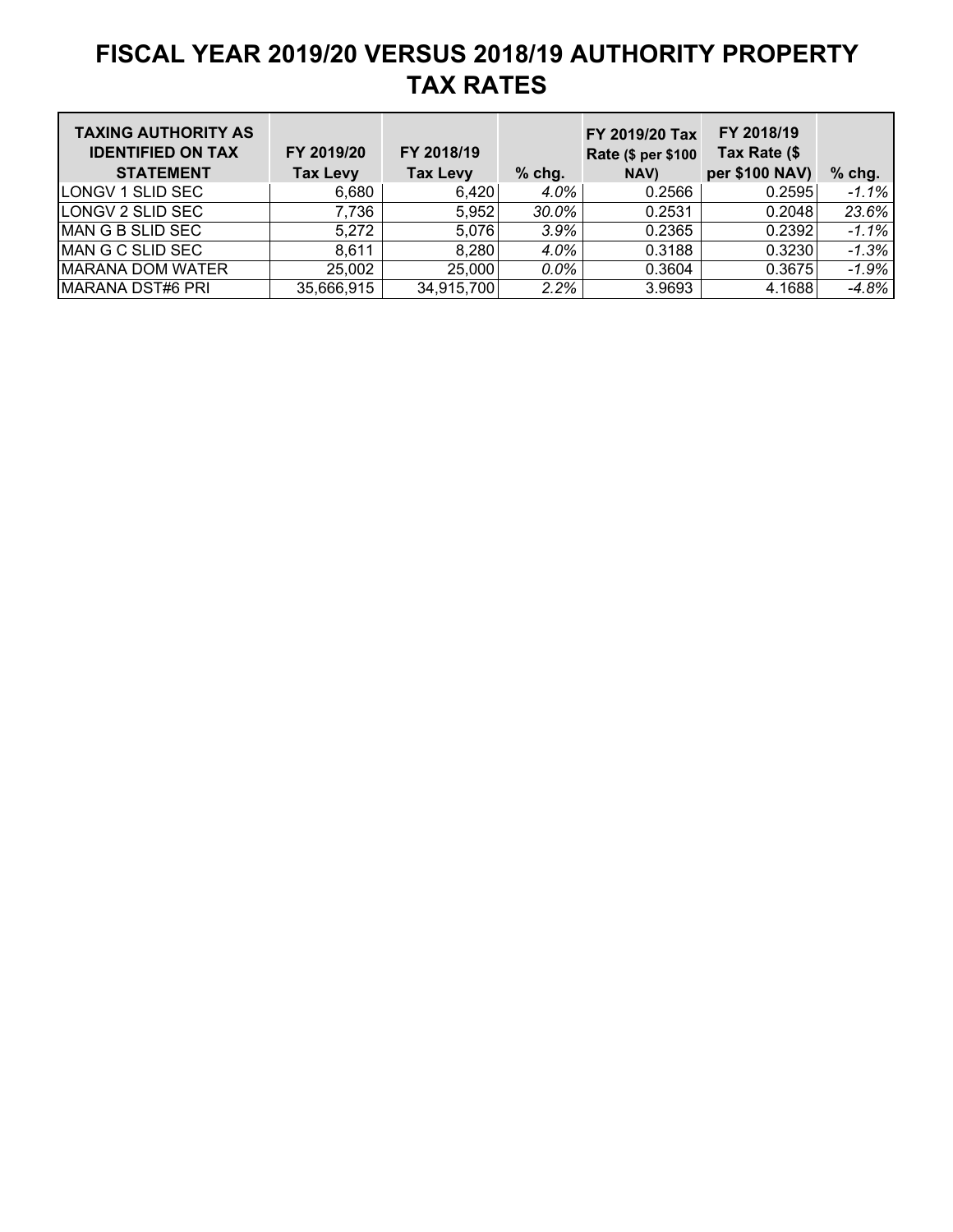| <b>TAXING AUTHORITY AS</b>   |                 |                 |            | FY 2019/20 Tax     | FY 2018/19          |            |
|------------------------------|-----------------|-----------------|------------|--------------------|---------------------|------------|
| <b>IDENTIFIED ON TAX</b>     | FY 2019/20      | FY 2018/19      |            | Rate (\$ per \$100 | Tax Rate (\$        |            |
| <b>STATEMENT</b>             | <b>Tax Levy</b> | <b>Tax Levy</b> | % chg.     | NAV)               | per \$100 NAV)      | $%$ chg.   |
| <b>MARANA DST#6 SEC</b>      | 17,033,991      | 16,040,955      | 6.2%       | 1.8957             | 1.9152              | $-1.0\%$   |
| <b>MESCAL-J6 FD SEC</b>      | 64,134          | 58,944          | 8.8%       | 1.7596             | 1.6847              | 4.4%       |
| MIDVALE SLID SEC             | 13,301          | 11,642          | 14.3%      | 0.1814             | 0.1699              | 6.8%       |
| <b>MORTMORE STRLGHT</b>      | 23,859          | 22,848          | 4.4%       | 0.6260             | 0.6264              | $-0.1%$    |
| <b>MT LEMMON DWID</b>        | 339,876         | 360,000         | $-5.6%$    | 2.6940             | 2.6940              | 0.0%       |
| MT LEMMON FD SEC             | 466,411         | 492,236         | $-5.2%$    | 3.2500             | 3.2500              | 0.0%       |
| NORTHWEST FD SEC             | 32,700,000      | 30,802,000      | 6.2%       | 2.7095             | 2.7095              | $0.0\%$    |
| NORTHWST FD BOND             | 3,565,637       | 3,871,867       | $-7.9%$    | 0.2954             | 0.3406              | $-13.3%$   |
| OAKTREE #1 S SEC             | 25,138          | 19,549          | 28.6%      | 2.6973             | 2.2258              | 21.2%      |
| OAKTREE #2 S SEC             | 19,734          | 15,352          | 28.5%      | 3.0105             | 2.4881              | 21.0%      |
| OAKTREE #3 S SEC             | 25,872          | 20,117          | 28.6%      | 3.2302             | 2.4201              | 33.5%      |
| OR GRV SLID SEC              | 5,441           | 5,256           | 3.5%       | 0.3508             | $\overline{0.3570}$ | $-1.7%$    |
| PEACH V SLID SEC             | 2,885           | 2,208           | 30.7%      | 0.5305             | 0.4088              | 29.8%      |
| PEPPERTREE S SEC             | 8,100           | 8,514           | $-4.9%$    | 0.0737             | 0.0785              | $-6.1%$    |
| PICT ROCK FD SEC             | 1,210,782       | 1,102,457       | 9.8%       | 3.2500             | 3.2500              | $0.0\%$    |
| PIC ROCK FD BOND             | 234,271         | 233,714         | 0.2%       | 0.6288             | 0.6890              | $-8.7%$    |
| PIMA CO FLD SEC              | 26,495,639      | 25,266,454      | 4.9%       | 0.3335             | 0.3335              | 0.0%       |
| PIMA COLLEGE PRI             | 120,106,857     | 116,532,824     | 3.1%       | 1.3758             | 1.3983              | $-1.6%$    |
| PIMA COUNTY PRI              | 349,163,676     | 339, 156, 105   | 3.0%       | 3.9996             | 4.0696              | $-1.7%$    |
| <b>QUAIL CREEK CFD</b>       | 727,880         | 597,219         | 21.9%      | 3.3000             | 3.3000              | 0.0%       |
| RANCHO SAHUA CFD             | 78,333          | 59,105          | 32.5%      | 4.9900             | 4.9900              | 0.0%       |
| <b>REDINGTON 44 PRI</b>      | 104,117         | 121,391         | $-14.2%$   | 7.3742             | 8.6853              | $-15.1%$   |
| <b>REDINGTON 44 SEC</b>      | $\mathbf 0$     | 0               | 0.0%       | 0.0000             | 0.0000              | 0.0%       |
| RINCON VALLEY FD             | 3,644,909       | 3,302,420       | 10.4%      | 2.7834             | 2.7834              | 0.0%       |
| RNCN VLY FD BOND             | 577,981         | 579,581         | $-0.3%$    | 0.4414             | 0.4885              | $-9.6%$    |
| ROCKING K CFD                | 10              | 10              | 0.0%       | 0.3000             | 0.3000              | $0.0\%$    |
| RLNG HL SLID SEC             | 12,659          | 12,168          | 4.0%       | 0.2003             | 0.2009              | $-0.3%$    |
| SAB VISTA FD SEC             | 401,289         | 395,109         | 1.6%       | 1.2174             | 1.2385              | $-1.7%$    |
| <b>SAGUARO SPR CFD</b>       | 408,897         | 285,167         | 43.4%      | 2.8000             | 2.8000              | 0.0%       |
| SAHUARITA 30 PRI             | 13,443,877      | 13,268,871      | 1.3%       | 4.0207             | 4.4952              | $-10.6%$   |
| SAHUARITA 30 SEC             | 12,874,677      | 11,596,863      | 11.0%      | 3.8505             | 3.9288              | $-2.0%$    |
| <b>SALIDA DEL SOL</b>        | 16,053          | 12,500          | 28.4%      | 2.4011             | 1.9796              | 21.3%      |
| SAN FERN 35 PRI              | 279,291         | 462,719         | 39.6%      | 2.3087             | 4.3145              | 46.5%      |
| SAN FERN 35 SEC              | $\mathbf{0}$    | 0               | 0.0%       | 0.0000             | 0.0000              | $0.0\%$    |
| <b>SCHOOL EQUAL</b>          | 39,861,020      | 39,510,986      | 0.9%       | 0.4566             | 0.4741              | $-3.7%$    |
| SILVERBEL ID SEC             | 5,736           | 7,612           | $-24.6%$   | 3.0000             | 3.0000              | $0.0\%$    |
| SONOITA-ELGIN FD             | 127,166         | 127,112         | 0.0%       | 2.7250             | 2.6500              | 2.8%       |
| SOUTH TUCSON PRI             | 59,397          | 55,691          | 6.7%       | 0.2434             | 0.2512              | $-3.1%$    |
| SUNNYSIDE 12 PRI             | 17,631,170      | 17,922,458      | $-1.6%$    | 3.9482             | 4.2050              | $-6.1%$    |
| SUNNYSIDE 12 SEC             | 6,040,718       | 6,216,786       | $-2.8%$    | 1.3527             | 1.4586              | $-7.3%$    |
| TANQUE VERDE FD              | 206,760         | 186,709         | 10.7%      | 1.3700             | 1.3000              | 5.4%       |
| TANQUE VR 13 PRI             | 7,632,405       | 7,475,863       | 2.1%       | 3.8652             | 3.9159              | $-1.3%$    |
| TANQUE VR 13 SEC             | 3,025,654       | 2,861,906       | 5.7%       | 1.5322             | 1.4991              | 2.2%       |
| THREE POINTS FD              | 1,282,783       | 1,240,775       | 3.4%       | 3.2500             | 3.2500              | 0.0%       |
| 3 POINTS FD BOND             | 592,053         | 572,666         | 3.4%       | 1.5000             | 1.5000              | 0.0%       |
| TSN CO CL FD SEC             | 224,601         | 207,954         | 8.0%       | 1.0337             | 1.0048              | 2.9%       |
| <b>TUCSON TORT PRI</b>       | 265,130         | 2,555,584       | $-89.6%$   | 0.0074             | 0.0749              | $-90.1%$   |
| <b>TUSD MAINT &amp; OPER</b> | 135, 135, 914   | 132, 197, 326   | 2.2%       | 3.9420             | 4.0001              | $-1.5%$    |
| <b>TUSD UNRES CAPITAL</b>    | 0               | 3,124,193       | $-100.0\%$ | 0.0000             | 0.0945              | $-100.0\%$ |
| <b>TUSD ADJACENT WAYS</b>    | $\mathbf 0$     | 250,000         | $-100.0\%$ | 0.0000             | 0.0076              | -100.0%    |
| <b>TUSD DROPOUT PREVN</b>    | 767,410         |                 | $0$ $N/A$  | 0.0224             | $0.0000$ $N/A$      |            |
| <b>TUSD DESEGREGATION</b>    | 63,711,047      | 63,711,047      | 0.0%       | 1.8585             | 1.9278              | $-3.6%$    |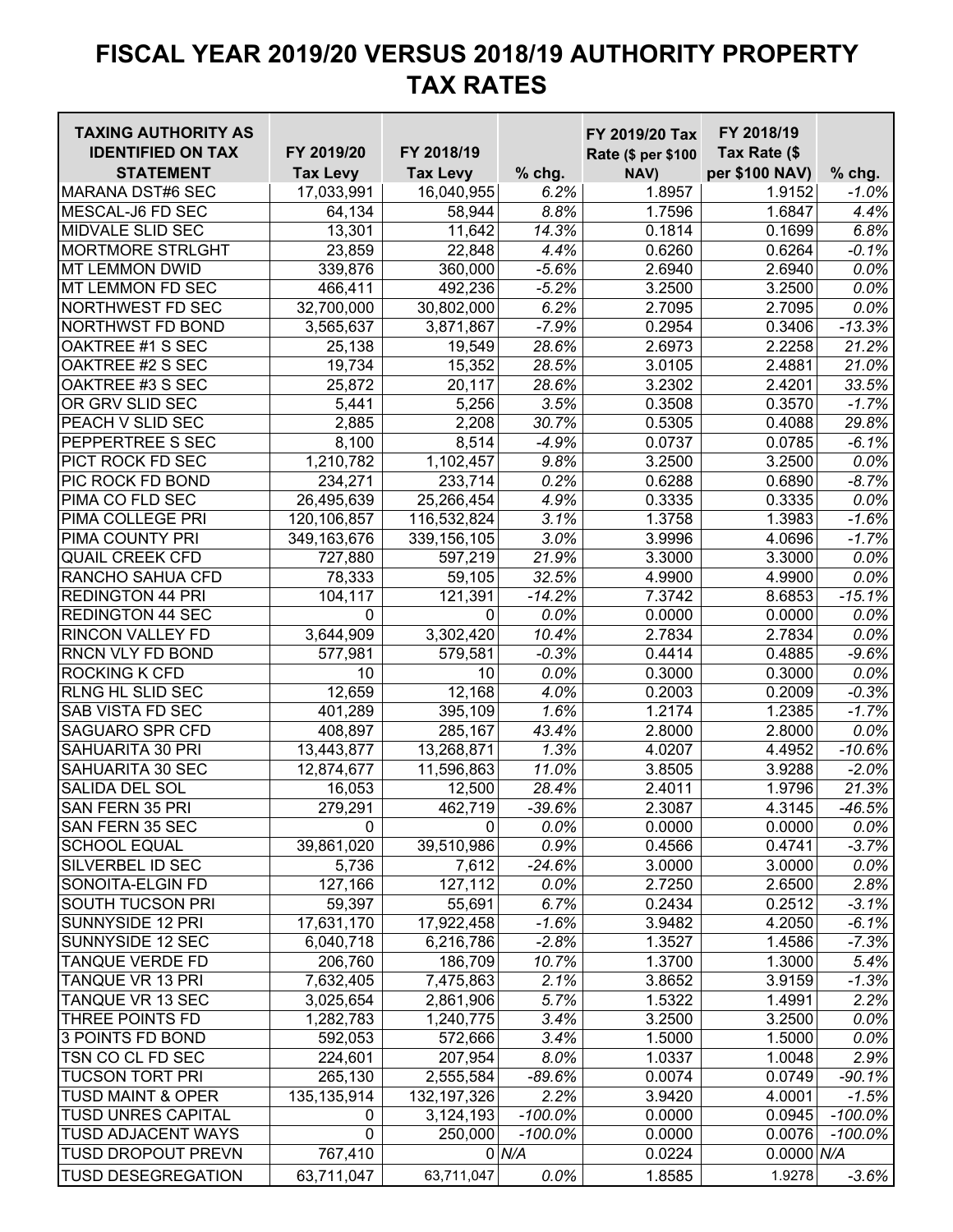| <b>TAXING AUTHORITY AS</b><br><b>IDENTIFIED ON TAX</b><br><b>STATEMENT</b> | FY 2019/20<br><b>Tax Levy</b> | FY 2018/19<br><b>Tax Levy</b> | $%$ chg. | FY 2019/20 Tax<br>Rate (\$ per \$100<br>NAV) | FY 2018/19<br>Tax Rate (\$<br>per \$100 NAV) | $%$ chg. |
|----------------------------------------------------------------------------|-------------------------------|-------------------------------|----------|----------------------------------------------|----------------------------------------------|----------|
| <b>TUSD SCH DIST SEC</b>                                                   | 17,480,127                    | 17,363,474                    | $0.7\%$  | 0.5099                                       | 0.5254                                       | $-3.0\%$ |
| <b>UNORGAN SCH DIST</b>                                                    | 336,707                       | 365,327                       | -7.8%    | 1.8954                                       | 1.9679                                       | $-3.7%$  |
| VAIL SCH #20 PRI                                                           | 21,404,292                    | 20,444,665                    | 4.7%     | 4.0268                                       | 4.1498                                       | $-3.0%$  |
| VAIL SCH #20 SEC                                                           | 18,333,686                    | 14,851,082                    | 23.5%    | 3.4491                                       | 3.0145                                       | 14.4%    |
| <b>VANDERBILT CM FC</b>                                                    | 5,736                         | 2,884                         | 98.9%    | 0.3000                                       | 0.3000                                       | $0.0\%$  |
| <b>WHY FD SECONDARY</b>                                                    | 28,260                        | 27,932                        | 1.2%     | 3.2500                                       | 3.2500                                       | $0.0\%$  |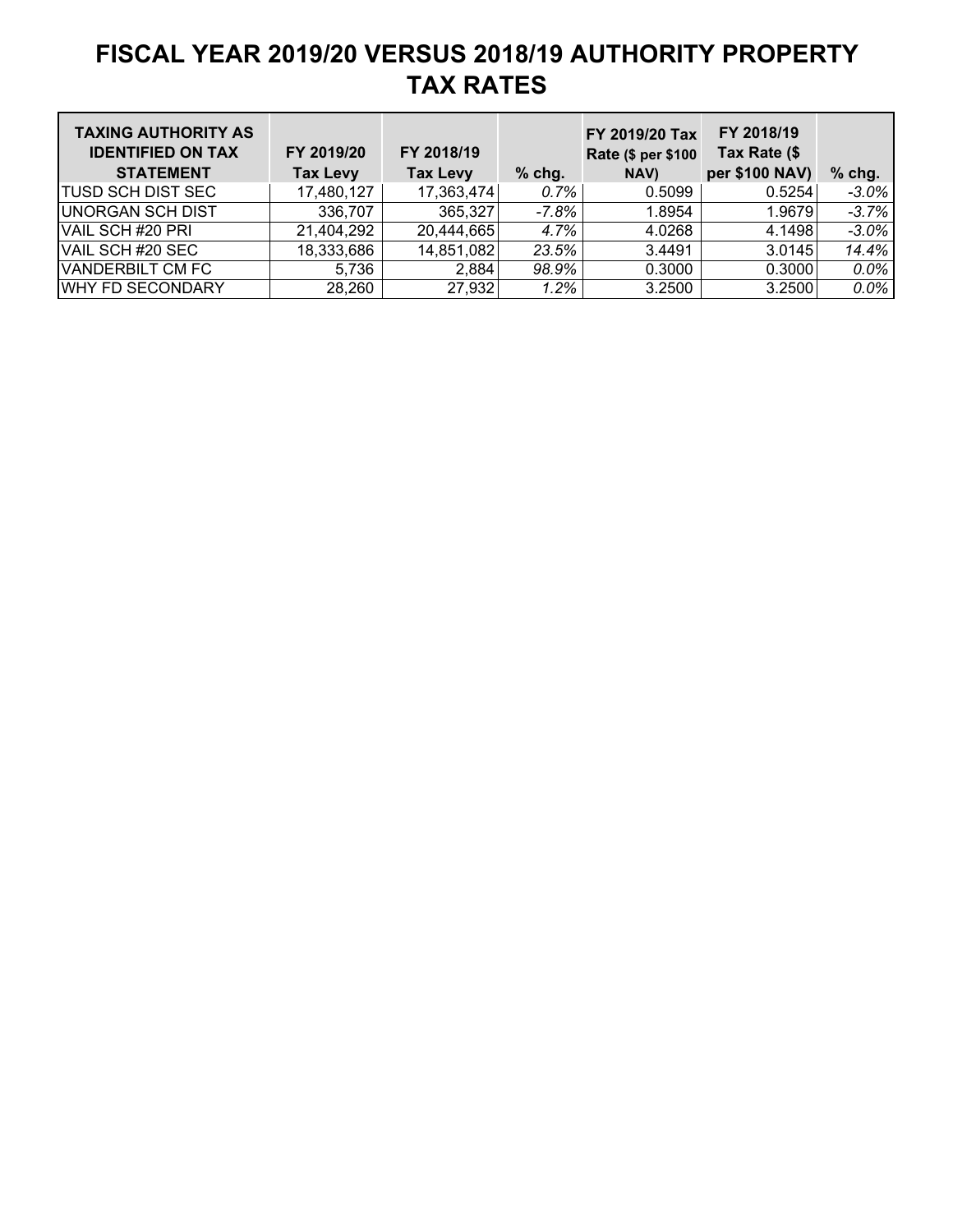┑

 $\blacksquare$ 

| <b>NAME OF TAXING AUTHORITY</b>                                          | <b>PHONE CONTACT</b> |
|--------------------------------------------------------------------------|----------------------|
| Ajo Unified School District #15 Primary                                  | 387-5618             |
| Ajo Unified School District #15 Secondary                                | 387-5618             |
| Ajo/Lukeville Health District Secondary                                  | 387-5651 ext. 3453   |
| Altar Valley Elementary School District #51 Primary                      | 822-1484             |
| Altar Valley Elementary School District #51 Secondary                    | 822-1484             |
| Amphitheater Unified School District Maintenance & Operation Primary Tax | 696-5130             |
| Amphitheater Unified School District Unrestricted Capital Primary Tax    | 696-5130             |
| Amphitheater Unified School District Droput Prevention Primary Tax       | 696-5130             |
| Amphitheater Unified School District Desegregation Tax                   | 696-5130             |
| Amphitheater Unified School District #10 Secondary                       | 696-5130             |
| Arivaca Fire District Secondary                                          | 398-2003             |
| Avra Valley Fire District Secondary                                      | 682-3255             |
| Avra Valley Fire District Bond Secondary                                 | 682-3255             |
| Baboquivari Unified School District #40 Primary                          | (520) 724-8451       |
| Baboquivari Unified School District #40 Secondary                        | (520) 724-8451       |
|                                                                          |                      |
| City of Tucson Downtown Business Improvement District                    | 268-9032             |
| Catalina Foothills Unified School District #16 Primary                   | 209-7521             |
| Catalina Foothills Unified School District #16 Secondary                 | 209-7521             |
| Central Arizona Groundwater Replenishment District Secondary             | (623) 869-2243       |
| Central Arizona Groundwater Replenishment District Sec CATEGORY 1        | (623) 869-2243       |
| Carriage Hills Street Lighting Improvement District No. 1 Secondary      | 724-8650 / 724-8750  |
| Carriage Hills Street Lighting Improvement District No. 3 Secondary      | 724-8650 / 724-8750  |
| Cardinal Estates Street Lighting Improvement District Secondary          | 724-8650 / 724-8750  |
| Central Arizona Water Conservation District Secondary                    | (623) 869-2333       |
| <b>City of Tucson Primary</b>                                            | 791-4681             |
| City of Tucson Secondary                                                 | 791-4681             |
| Continental Elementary School District #39 Primary                       | 625-4581 ext. 7362   |
| Continental Elementary School District #39 Secondary                     | 625-4581 ext. 7362   |
| Corona de Tucson Fire District Secondary                                 | 762-5007             |
| Cortaro-Marana Irrigation District Secondary                             | 682-3233             |
| Pima County Bond Debt Service Secondary                                  | 724-8650 / 724-8750  |
| Desert Steppes Street Lighting Improvement District Secondary            | 724-8650 / 724-8750  |
| <b>Drexel Heights Fire District Secondary</b>                            | 883-4341             |
| Drexel Heights Fire District Bond Secondary                              | 883-4341             |
| Empire Elementary School District #37 Primary                            | (520) 724-8451       |
| Empire Elementary School District #37 Secondary                          | (520) 724-8451       |
| Flowing Wells Unified School District #8 Primary                         | 696-8813             |
| Flowing Wells Unified School District #8 Secondary                       | 696-8813             |
| Fire District Assistance Tax Secondary                                   | 724-8650 / 724-8750  |
| Flowing Wells Irrigation District Secondary                              | 887-4192             |
| Gladden Farms Community Facilities District Secondary                    | 382-1900             |
| Gladden Farms Phase II Community Facilities District Secondary           | 382-1900             |
| Golder Ranch Fire District Secondary                                     | 825-9001             |
| Golder Ranch Fire District Bond Secondary                                | 825-9001             |
| Green Valley Fire District Secondary                                     | 625-9400             |
| Hayhook Ranch Improvement District Secondary                             | 724-8650 / 724-8750  |
| Hermosa Hills Estates Street Lighting Improvement District Secondary     | 724-8650 / 724-8750  |
| <b>Hidden Valley Fire District Secondary</b>                             | 991-1923             |
| Joint Technical Education District Secondary                             | (520) 352-5833       |
| Lakeside No. 1 Street Lighting Improvement District Secondary            | 724-8650 / 724-8750  |
| County Free Library District Secondary                                   | 724-8650 / 724-8750  |
| Littletown Street Lighting Improvement District Secondary                | 724-8650 / 724-8750  |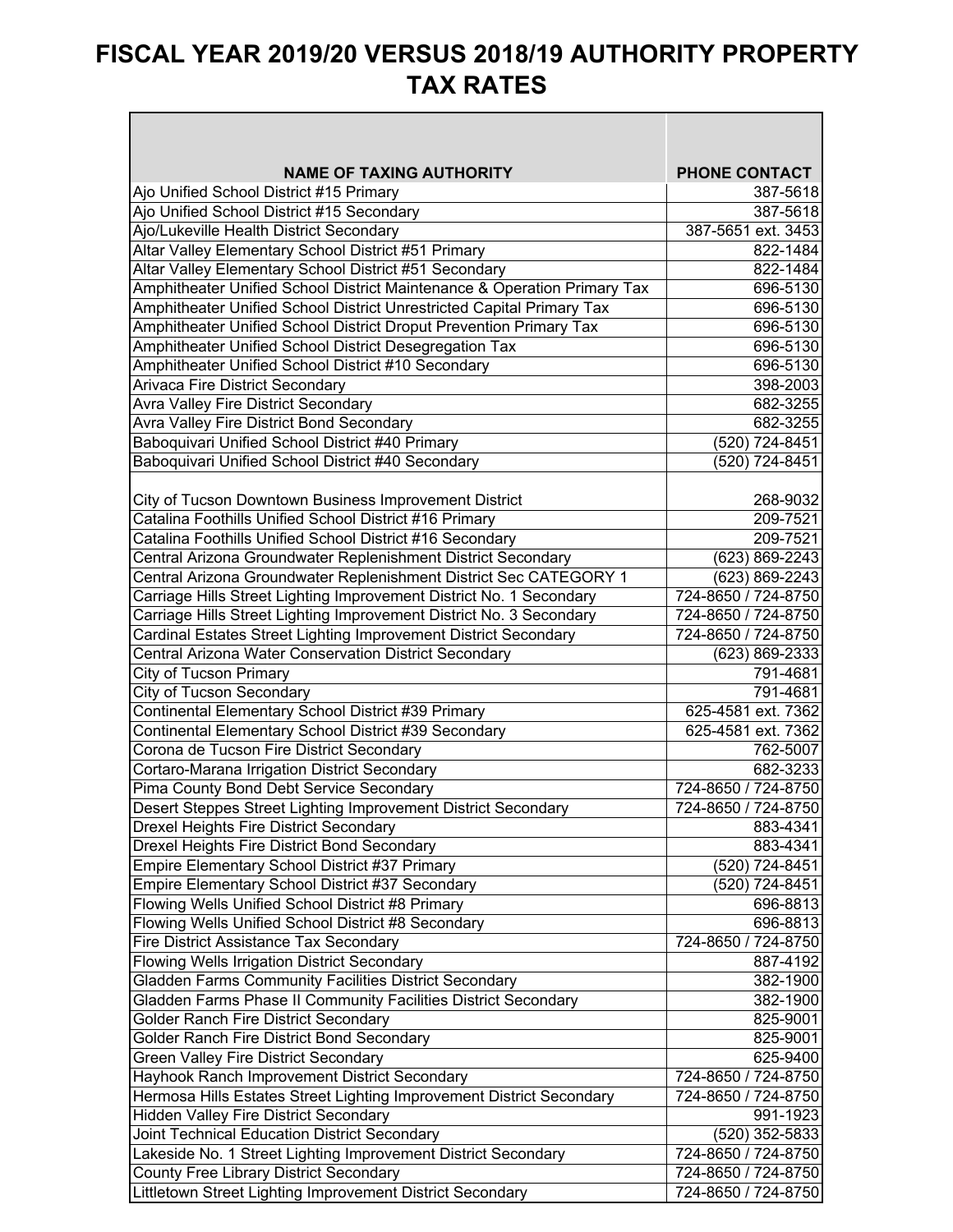| <b>NAME OF TAXING AUTHORITY</b>                                       | <b>PHONE CONTACT</b> |
|-----------------------------------------------------------------------|----------------------|
|                                                                       |                      |
| Longview Estates No. 1 Street Lighting Improvement District Secondary | 724-8650 / 724-8750  |
| Longview Estates No. 2 Street Lighting Improvement District Secondary | 724-8650 / 724-8750  |
| Manana Grande B Street Lighting Improvement District Secondary        | 724-8650 / 724-8750  |
| Manana Grande C Street Lighting Improvement District Secondary        | 724-8650 / 724-8750  |
| Marana Domestic Water Improvement District Secondary                  | 682-5027             |
| Marana Unified School District #6 Primary                             | 682-4756             |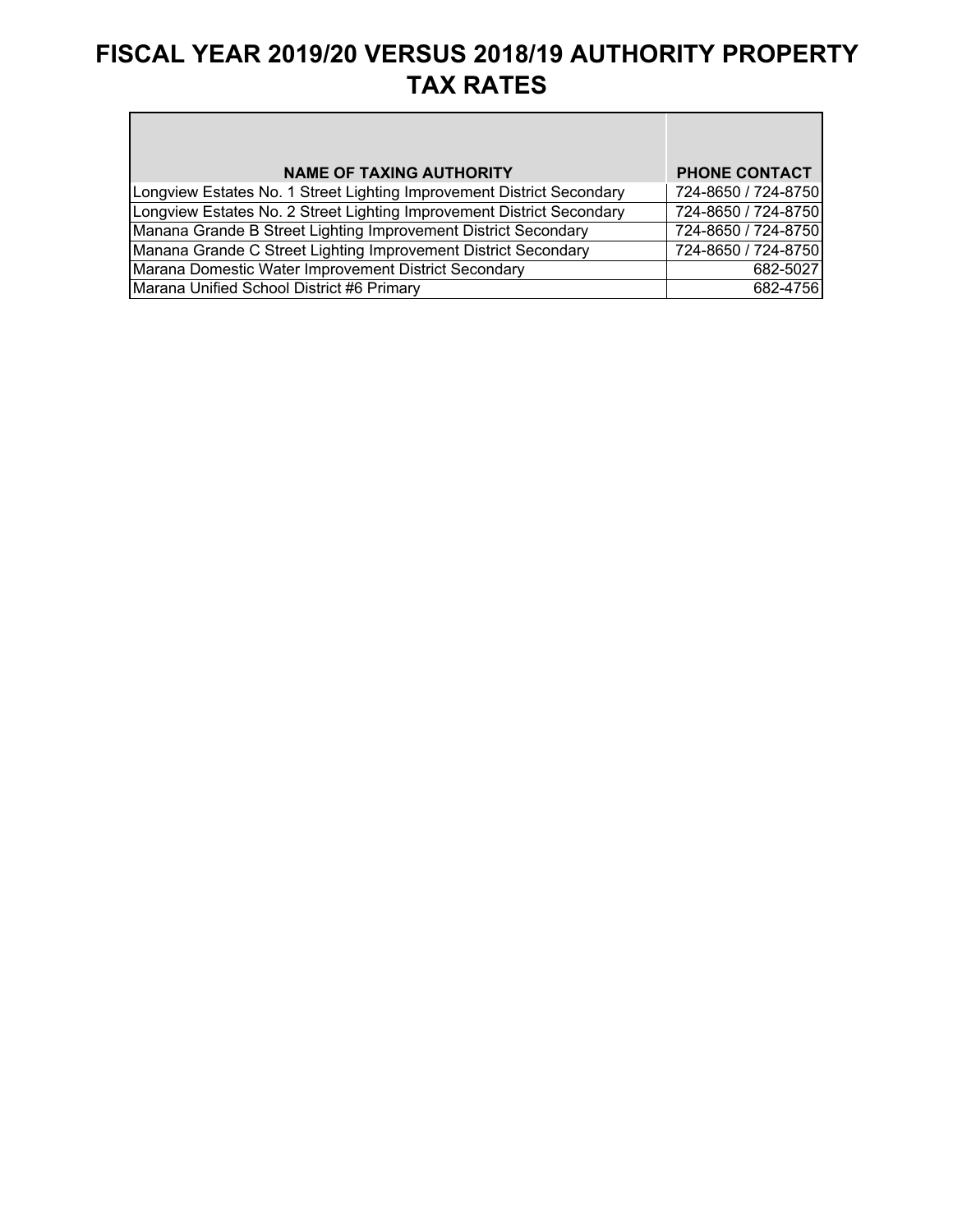| <b>NAME OF TAXING AUTHORITY</b>                                       | <b>PHONE CONTACT</b> |
|-----------------------------------------------------------------------|----------------------|
| Marana Unified School District #6 Secondary                           | 682-4756             |
| Mescal-J6 Fire District Secondary                                     | 586-4690 ext. 201    |
| Midvale Park Street Lighting Improvement District Secondary           | 724-8650 / 724-8750  |
| Mortimore Addition Street Lighting Improvement District Secondary     | 724-8650 / 724-8750  |
| Mt. Lemmon Domestic Water Improvement District Secondary              | (520) 576-1538       |
| Mount Lemmon Fire District Secondary                                  | 576-1201 ext. 3      |
| Northwest Fire District Secondary                                     | 887-1010 ext. 2905   |
| Northwest Fire District Bond Secondary                                | 887-1010 ext. 2905   |
| Oaktree No. 1 Street Lighting Improvement District Secondary          | 724-8650 / 724-8750  |
| Oaktree No. 2 Street Lighting Improvement District Secondary          | 724-8650 / 724-8750  |
| Oaktree No. 3 Street Lighting Improvement District Secondary          | 724-8650 / 724-8750  |
| Orange Grove Valley Street Lighting Improvement District Secondary    | 724-8650 / 724-8750  |
| Peach Valley Street Lighting Improvement District Secondary           | 724-8650 / 724-8750  |
| Peppertree Street Lighting Improvement District Secondary             | 724-8650 / 724-8750  |
| Picture Rocks Fire District Secondary                                 | 682-7878             |
| Picture Rocks Fire District Bond Secondary                            | 682-7878             |
| Pima County Flood Control District Secondary                          | 724-8650 / 724-8750  |
| Pima Community College Primary                                        | (520) 206-4519       |
| <b>Pima County Primary</b>                                            | 724-8650 / 724-8750  |
| Quail Creek Community Facilities District Secondary                   | 822-8838             |
| Rancho Sahuarita Community Facilities District                        | 822-8838             |
| Redington Elementary School District #44 Primary                      | (520) 724-8451       |
| Redington Elementary School District #44 Secondary                    | (520) 724-8451       |
| Rincon Valley Fire District Secondary                                 | 647-3760             |
| Rincon Valley Fire District Bond Secondary                            | 647-3760             |
| Rocking K South Community Facilities District Secondary               | 724-8650 / 724-8750  |
| Rolling Hills Street Lighting Improvement District Secondary          | 724-8650 / 724-8750  |
| Sabino Vista Fire District Secondary                                  | 622-1744             |
| Saguaro Springs Community Facilities District Secondary               | 382-1900             |
| Sahuarita Unified School District #30 Primary                         | 625-3502 ext. 1013   |
| Sahuarita Unified School District #30 Secondary                       | 625-3502 ext. 1013   |
| Salida del Sol Street Lighting Improvement District Secondary         | 724-8650 / 724-8750  |
| San Fernando Elementary School District #35 Primary                   | (520) 724-8451       |
| San Fernando Elementary School District #35 Secondary                 | (520) 724-8451       |
| State Equalization Assistance Tax - Education Assistance              | 724-8650 / 724-8750  |
| Silverbell Irrigation & Drainage District Secondary                   | (520) 251-0628       |
| Sonoita-Elgin Fire District Secondary                                 | 455-5854             |
| City of South Tucson Primary                                          | 792-2424             |
| Sunnyside Unified School District #12 Primary                         | 545-2154             |
| Sunnyside Unified School District #12 Secondary                       | 545-2154             |
| Tanque Verde Valley Fire District Secondary                           | 834-5035             |
| Tanque Verde Unified School District #13 Primary                      | 749-5751 ext. 4301   |
| Tanque Verde Unified School District #13 Secondary                    | 749-5751 ext. 4301   |
| Three Points Fire District Secondary                                  | 822-1086             |
| Three Points Fire District Bond Secondary                             | 822-1086             |
| Tucson Country Club Estates Fire District Secondary                   | 529-2242 / 322-0962  |
| City of Tucson Involuntary Tort Judgments Primary                     | 791-4681             |
| Tucson Unified School District #1 Maintenance & Operation Primary Tax | 225-6130             |
| Tucson Unified School District #1 Unrestricted Capital Primary Tax    | 225-6130             |
| Tucson Unified School District #1 Adjacent Ways Primary Tax           | 225-6130             |
| Tucson Unified School #1 District Droput Prevention Primary Tax       | 225-6130             |
|                                                                       |                      |
| Tucson Unified School District #1 Desegregation Tax                   | 225-6130             |